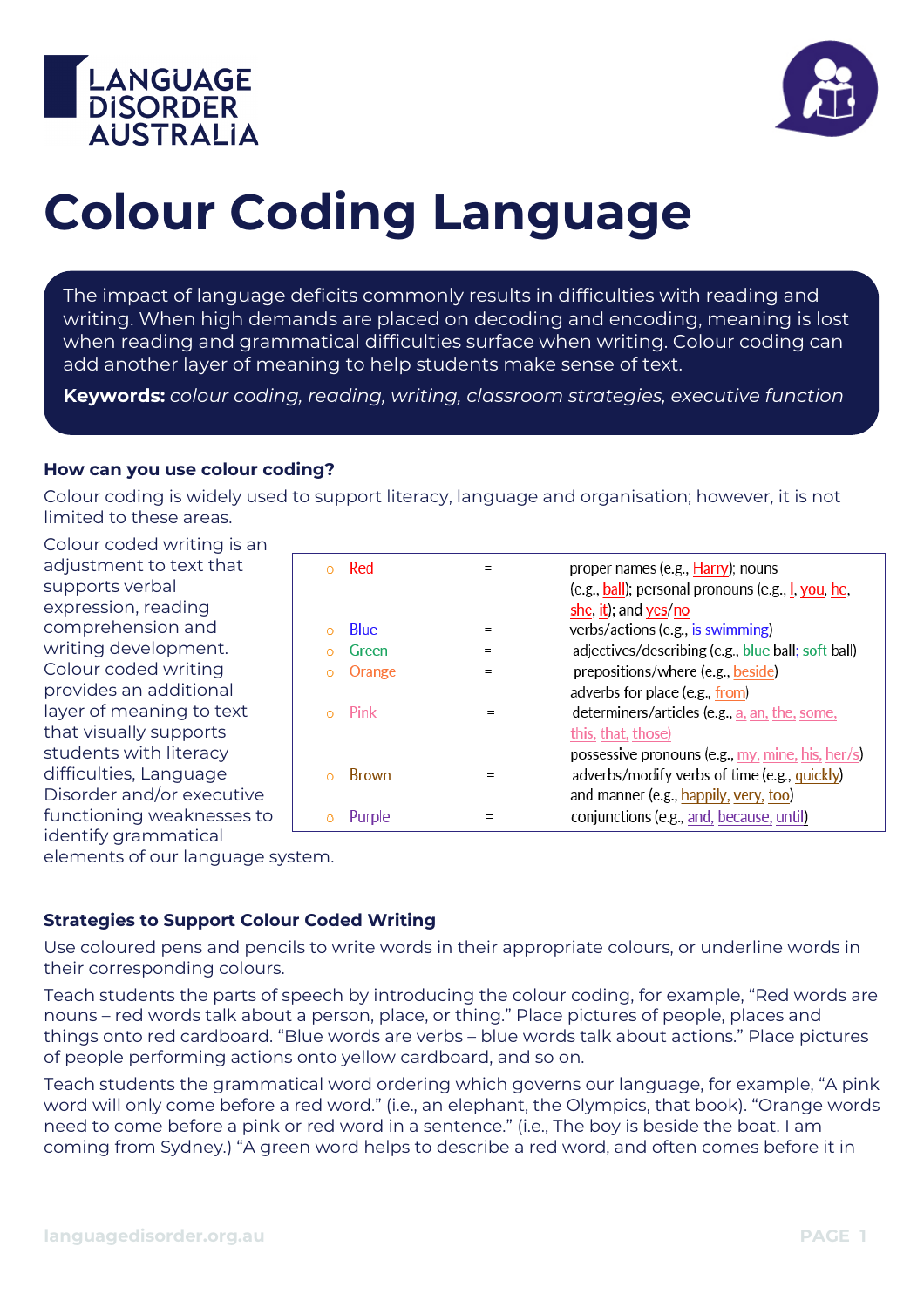



the sentence." (i.e., The big blue bird ate the little yellow insect.) "A conjunction, or purple word, joins two sentences to make them into one."

Increase students' ability to use varied sentence structures through providing colour coded sentence frames (see attachments). Alternatively, colour coded prompts can be used to cue students to include additional information in writing. For example, "Can you use a green word to improve these red words?"

Increase students' ability to use creative language in sentences and stories by indicating they must use, for example, several green words, or a brown word in their work.

Ask students to proof and edit their work by utilising colour coding to assist in identifying disordered sentence structures or recognising the need to vary sentence structures.

Use colour coding to code high frequency reading words in order to facilitate increased retention. The colour coding will provide a link to the word meaning.



Example of a flash/prompt card used when teaching high frequency words. A range of prompts are included along the bottom and revealed one-by-one, as needed, to help the student to recall the word. Colour coding is used as an additional prompt, following a picture and sign prompt.

### **Useful Websites**

Colourful Semantics: [http://integratedtreatmentservices.co.uk/our-approaches/speech-therapy](http://integratedtreatmentservices.co.uk/our-approaches/speech-therapy-approaches/colourful-semantics-2/)[approaches/colourful-semantics-2/](http://integratedtreatmentservices.co.uk/our-approaches/speech-therapy-approaches/colourful-semantics-2/)

Jolly Learning: http://jollylearning.co.uk/overview-about-jolly-grammar/

### **Want to learn more?**

To learn more about Language Disorder and how to support children and young people for whom language is their primary disorder, please **contact us**. Language Disorder Australia provides holistic, innovative and effective therapy, education and support services and has a transdisciplinary team of speech pathologists, occupational therapists, educators, psychologists and physiotherapists.

> Contact: 1300 881 763 or **[hello@languagedisorder.org.au](mailto:hello@languagedisorder.org.au)** Website: **[languagedisorder.org.au](http://www.languagedisorder.org.au/)**